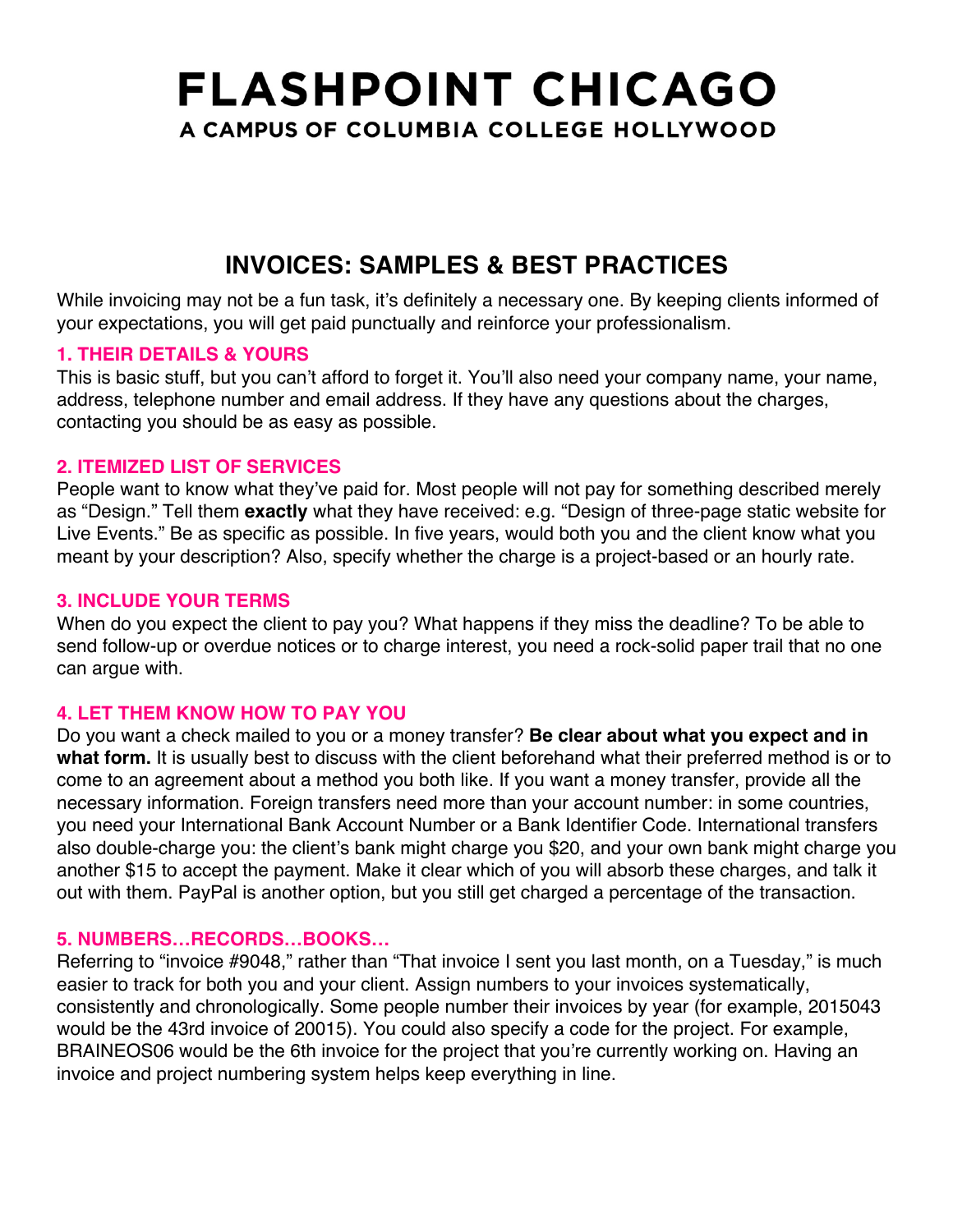#### **Here are a few invoice samples:**



Terms and Conditions: Invoices are payable upon receipt. Design documents including, but not limited to, sketches/comps, designs, illustrations, photography, models, and all other design documents are the exclusive<br>property of Thomas Maxson. Exclusive copyright of these materials is reserved by Thomas Maxson; upon full<br>paymen project contract or as specified in writing only. All others rights remain the exclusive property of Thomas Maxson. 02009 Thomas Marson. All rights reserved.

Deerfield Beach, FL 33442 704.555.0816<br>ThomasMaxson@gmail.com<br>www.ThomasMaxson.com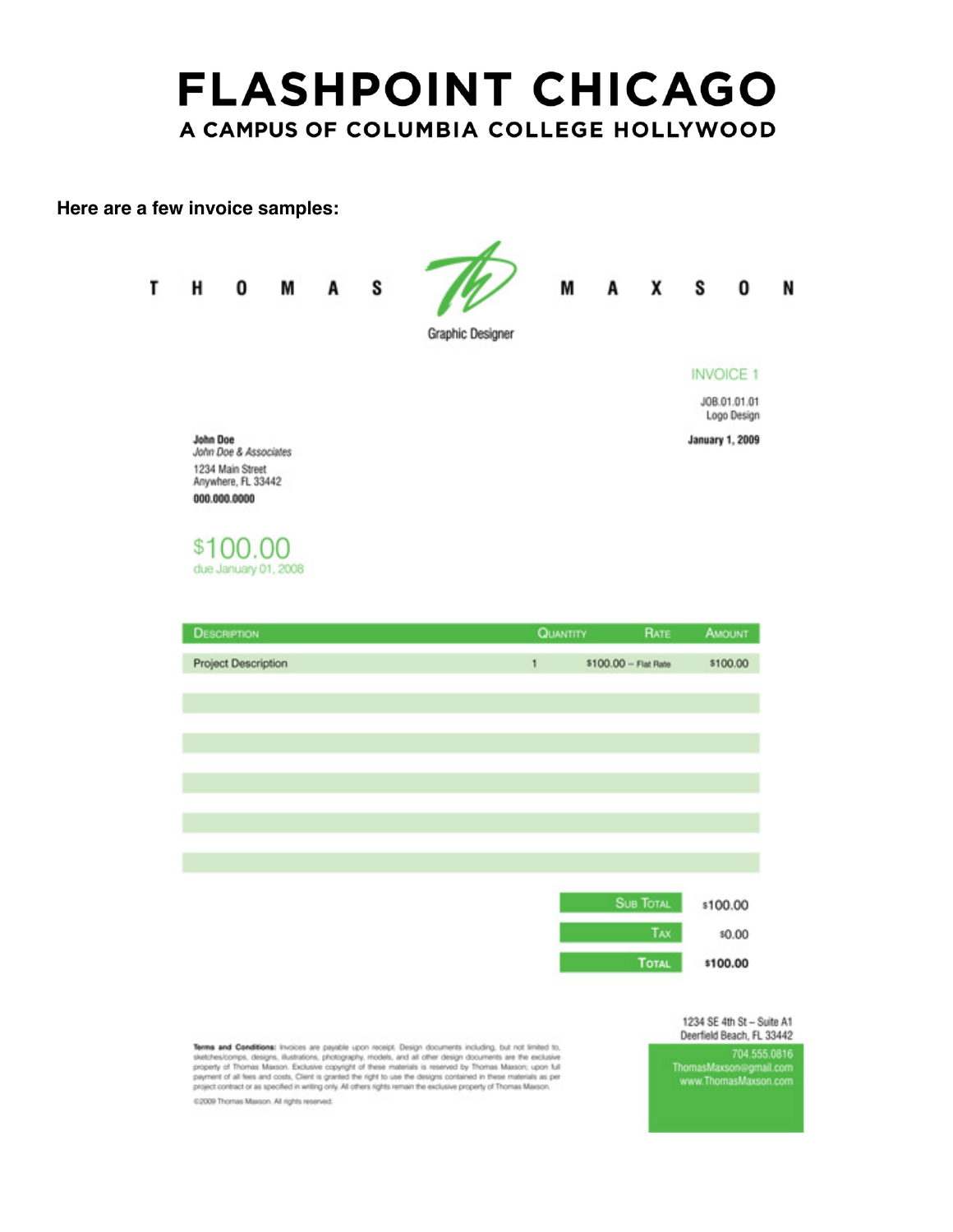| JULIE<br><b>ESIGN</b> |                                                    | Julie Fitzgerald<br>4633 Stigall Drive<br>Dallas, TX 75209<br>$cell + (1)$<br>fitzgerald.julie@gmail.com | Invoice Number<br>Submission Date                                                                        | INVOICE. |
|-----------------------|----------------------------------------------------|----------------------------------------------------------------------------------------------------------|----------------------------------------------------------------------------------------------------------|----------|
| Customer<br>Address   |                                                    |                                                                                                          | Phone                                                                                                    |          |
| Date                  | Project                                            |                                                                                                          |                                                                                                          | Hours    |
| Date                  | Project                                            |                                                                                                          |                                                                                                          | Hours    |
| Date                  | Project                                            |                                                                                                          |                                                                                                          | Hours    |
| Date                  | Project                                            |                                                                                                          |                                                                                                          | Hours    |
| Date                  | Project                                            |                                                                                                          |                                                                                                          | Hours    |
| Date                  | Project                                            |                                                                                                          |                                                                                                          | Hours    |
| Date                  | Project                                            |                                                                                                          |                                                                                                          | Hours    |
| Total Hours           | Mail to address above, unless otherwise specified. | Pay Rate                                                                                                 | TOTAL DUE<br>Please make checks payable to Julie Fitzgerald. Max net two weeks (14 days / 10 work days). |          |